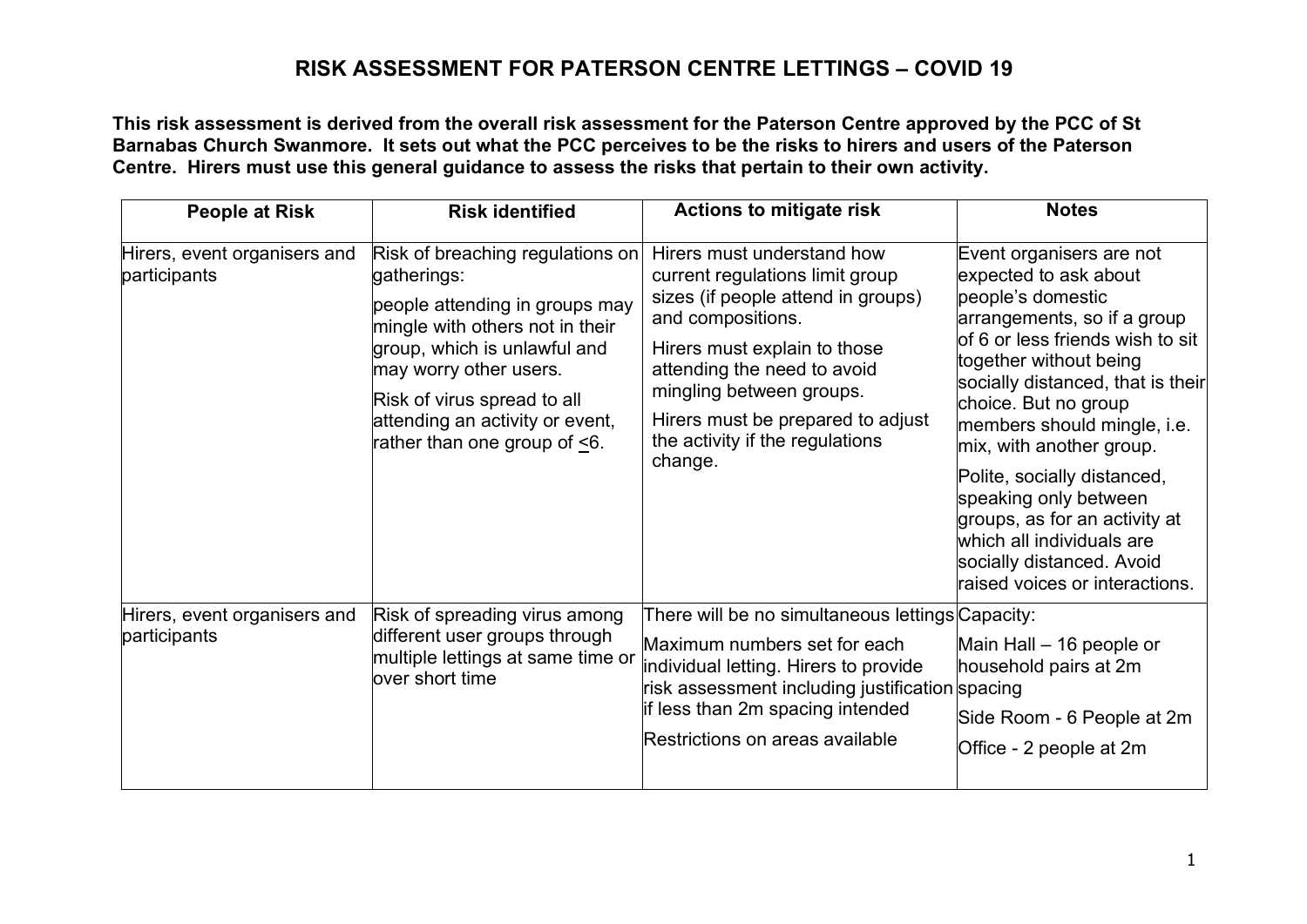| Hirers, event organisers and<br>$participants - types of events$ | Risk of spreading virus through<br>activities that encourage                                    | At present the following types of<br>lettings will not be allowed:                    |                                                                                                       |
|------------------------------------------------------------------|-------------------------------------------------------------------------------------------------|---------------------------------------------------------------------------------------|-------------------------------------------------------------------------------------------------------|
|                                                                  | transmission $-$ eg singing,<br>shouting, close personal                                        | children's parties                                                                    |                                                                                                       |
|                                                                  | contact, energetic mobile                                                                       | choirs and singing groups                                                             |                                                                                                       |
|                                                                  | exercise.                                                                                       | wind instruments                                                                      |                                                                                                       |
|                                                                  |                                                                                                 | dancing                                                                               |                                                                                                       |
|                                                                  |                                                                                                 | non-stationary exercise                                                               |                                                                                                       |
| Hirers and Users in<br>Car Park/paths/                           | Spread of virus if social<br>distancing is not observed as                                      | Hirer must ask users to maintain<br>separation.                                       | Transitory lapses in social<br>distancing in outside                                                  |
| patio/exterior areas                                             | people congregate before<br>entering premises.                                                  | Village car park to be used except<br>for disabled people.                            | areas are less risky, the<br>main risk is likely to be<br>where people congregate                     |
|                                                                  | Parking area is too<br>congested to allow social<br>distancing.                                 | Users to be asked not to queue but<br>only to enter premises when doors<br>are open.  | or for vulnerable people.                                                                             |
| <b>Hirers and Users in</b>                                       | Risk of spread of virus at                                                                      | Hirer to recognise "pinch points"                                                     | Area from external                                                                                    |
| Entrance hall/lobby/corridors                                    | "pinch points" and busy areas<br>where social distancing is not<br>observed in a confined area. | and busy areas, plan how to<br>manage them and inform users<br>prior to each session. | door into main hall to<br>be treated as a single<br>pinch point and not to<br>be entered until clear. |
|                                                                  |                                                                                                 | All users to sanitise hands on entry<br>and exit.                                     | Hirers to report any<br>shortage of hand<br>sanitizer                                                 |
|                                                                  |                                                                                                 |                                                                                       |                                                                                                       |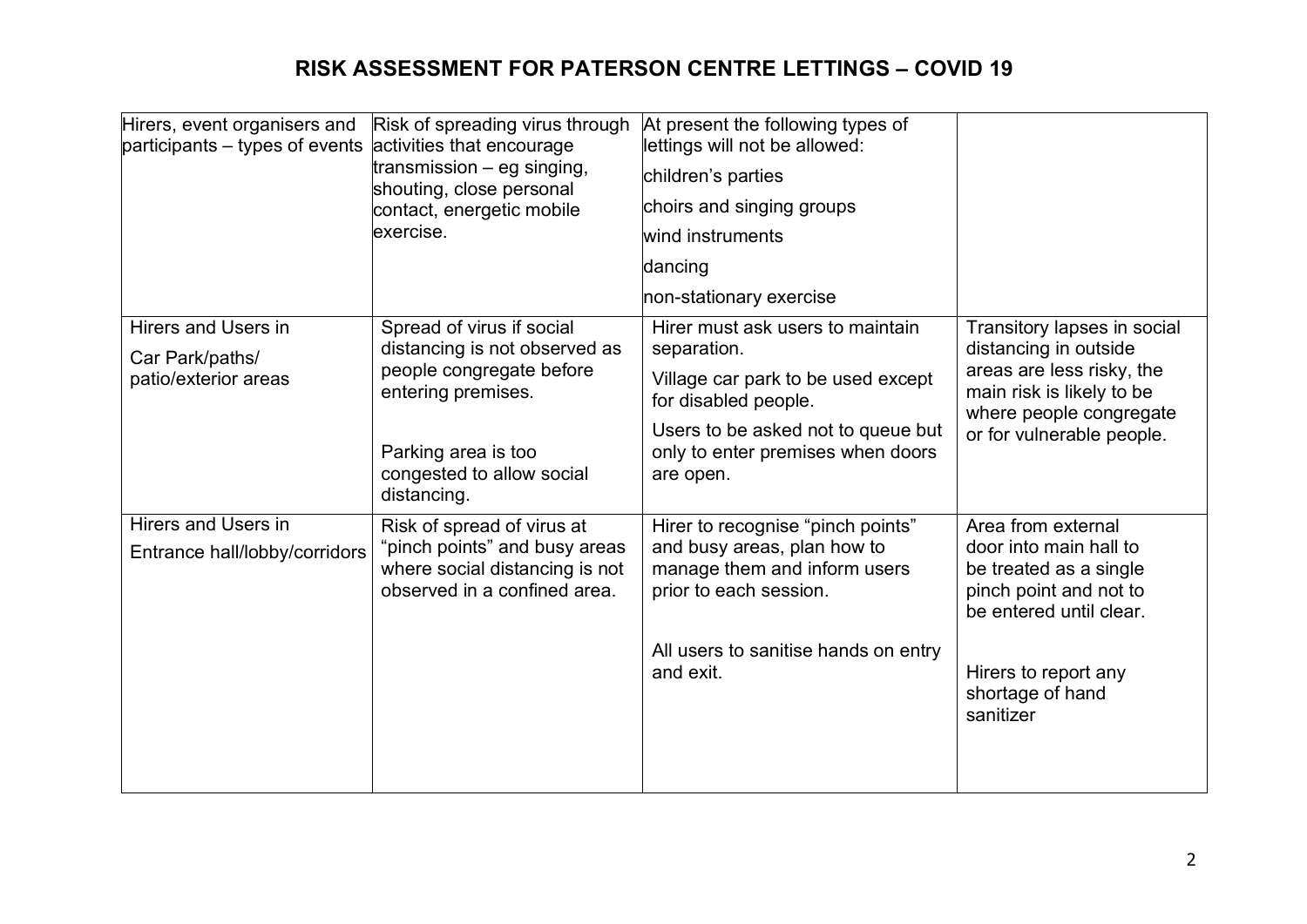| <b>Hirers and Users in Main</b><br>Hall                           | Risk of infection from:<br>- door handles, light<br>switches, window catches,<br>tables, chair backs and<br>arms.<br>- soft furnishings which<br>cannot be readily cleaned<br>between use. | Door handles, light switches,<br>window catches, tables, chairs and<br>other equipment used to be<br>cleaned by hirers before use<br>unless notified that it has been<br>done already by hall cleaning staff.<br>Only hirer/organiser should need<br>to touch curtains, handles,<br>switches etc and should |  |
|-------------------------------------------------------------------|--------------------------------------------------------------------------------------------------------------------------------------------------------------------------------------------|-------------------------------------------------------------------------------------------------------------------------------------------------------------------------------------------------------------------------------------------------------------------------------------------------------------|--|
|                                                                   | - Projection equipment, screen.<br>- Window curtains or blinds                                                                                                                             | wash/sanitise hands before doing<br>SO.                                                                                                                                                                                                                                                                     |  |
|                                                                   | - Commemorative photos,<br>displays.<br>Risk of infection from                                                                                                                             | Hirers must observe social<br>distancing guidance when<br>arranging their activities.                                                                                                                                                                                                                       |  |
|                                                                   | close personal contact                                                                                                                                                                     | Hirers should wash hands<br>regularly.                                                                                                                                                                                                                                                                      |  |
| <b>Hirers and Users -</b><br>upholstered seating in all<br>lareas | Risk of infection from virus<br>on fabric which cannot<br>readily be cleaned between<br>uses.                                                                                              | Cushioned chairs with arms are<br>reserved only for those who need<br>them by reason of infirmity and<br>who have been socially isolating<br>themselves. After use hirers<br>should return them using cleaned<br>hands/gloves and label them to<br>show date used.                                          |  |
| <b>Hirers and Users in Side</b><br>Room                           | Risk of infection from<br>personal contact as social<br>distancing more difficult in<br>smaller areas.                                                                                     | Surfaces and equipment to be<br>cleaned by hirers before use or by<br>hall cleaner.                                                                                                                                                                                                                         |  |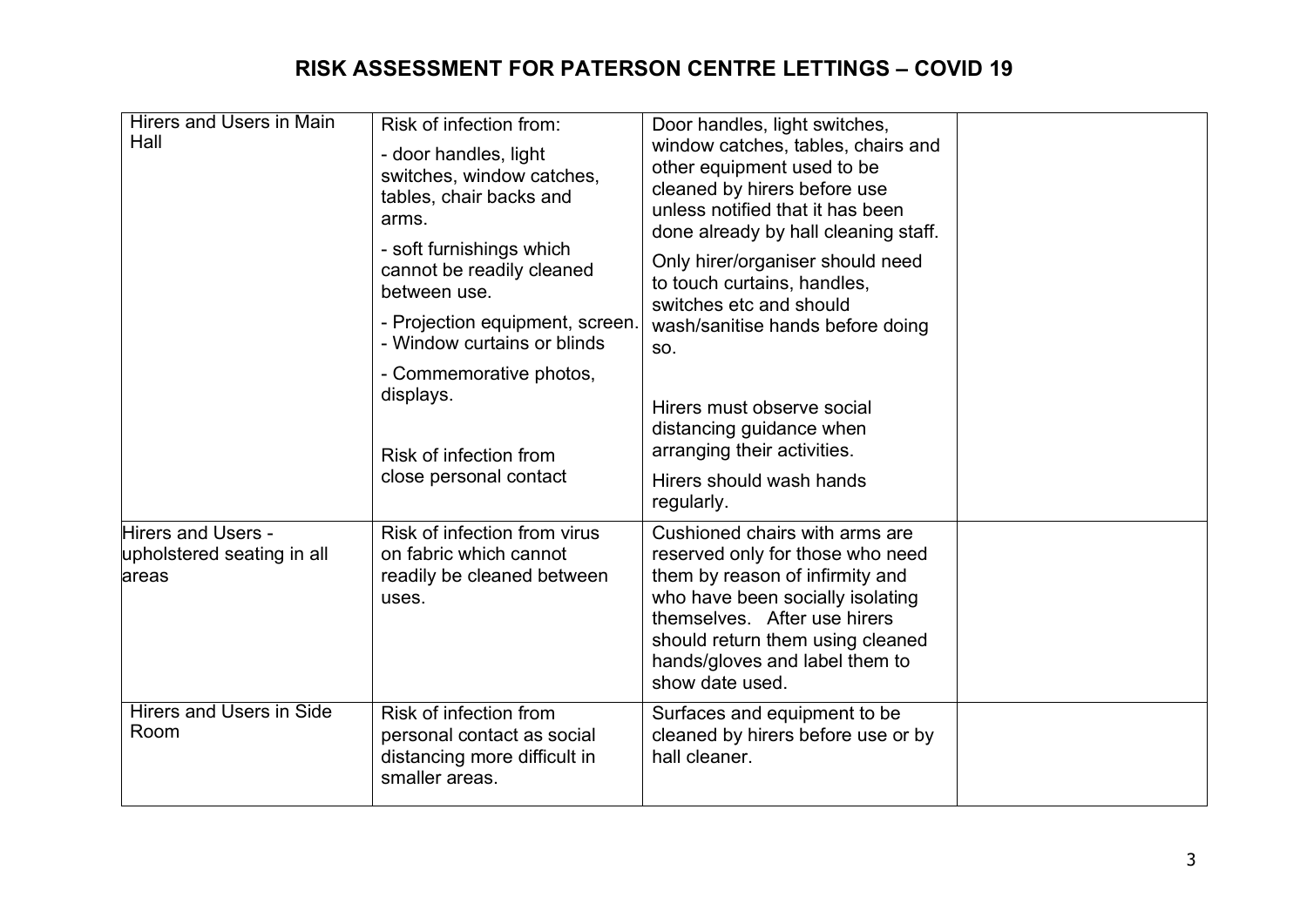|                             | Risk of infection from:<br>Door and window<br>handles Light switches                                              | Rooms with carpeted floors not<br>hired for keep fit type classes.                                                                                                                                                                                                                                                                                                                             |                                                                                                                  |
|-----------------------------|-------------------------------------------------------------------------------------------------------------------|------------------------------------------------------------------------------------------------------------------------------------------------------------------------------------------------------------------------------------------------------------------------------------------------------------------------------------------------------------------------------------------------|------------------------------------------------------------------------------------------------------------------|
|                             | Tables, chair backs and<br>arms.                                                                                  | Hirers to wipe down all surfaces<br>and equipment that have been<br>touched/used.                                                                                                                                                                                                                                                                                                              |                                                                                                                  |
| Users in office             | Risk of infection from<br>personal contact as social<br>distancing more difficult in<br>smaller areas.            | Surfaces and equipment to be<br>cleaned by hirers before use or by<br>hall cleaner.<br>Rooms with carpeted floors not<br>hired for keep fit type classes.<br>Hirers to wipe down all surfaces and<br>shared equipment eg copier that<br>have been touched/used.                                                                                                                                |                                                                                                                  |
|                             | Risk of infection from:                                                                                           |                                                                                                                                                                                                                                                                                                                                                                                                |                                                                                                                  |
|                             | Door and window<br>handles Light switches                                                                         |                                                                                                                                                                                                                                                                                                                                                                                                |                                                                                                                  |
|                             | Tables, chair backs and<br>arms. Copier, laminator,<br>shredder. Floors with carpet<br>tiles less easily cleaned. |                                                                                                                                                                                                                                                                                                                                                                                                |                                                                                                                  |
| Hirers and Users of Kitchen | Risk of infection from<br>personal contact as social<br>distancing more difficult in<br>smaller areas.            | Hirers are asked to control<br>numbers using kitchen so as to<br>ensure social distancing, especially<br>for those over 70. Hirers to clean all<br>areas likely to be used before use,<br>wash, dry and stow crockery and<br>cutlery after use.<br>Hirers to bring own tea<br>towels.<br>Hand sanitiser, soap and paper<br>towels are provided but hirers are<br>encouraged to bring their own | Cleaning materials are<br>made available under the<br>sink, regularly checked<br>and re-stocked as<br>necessary. |
|                             | Risk of infection from:                                                                                           |                                                                                                                                                                                                                                                                                                                                                                                                |                                                                                                                  |
|                             | Door and window handles                                                                                           |                                                                                                                                                                                                                                                                                                                                                                                                |                                                                                                                  |
|                             | Light switches<br>Working surfaces, sinks<br>Cupboard/drawer<br>handles. Fridge/freezer<br>Crockery/cutlery       |                                                                                                                                                                                                                                                                                                                                                                                                |                                                                                                                  |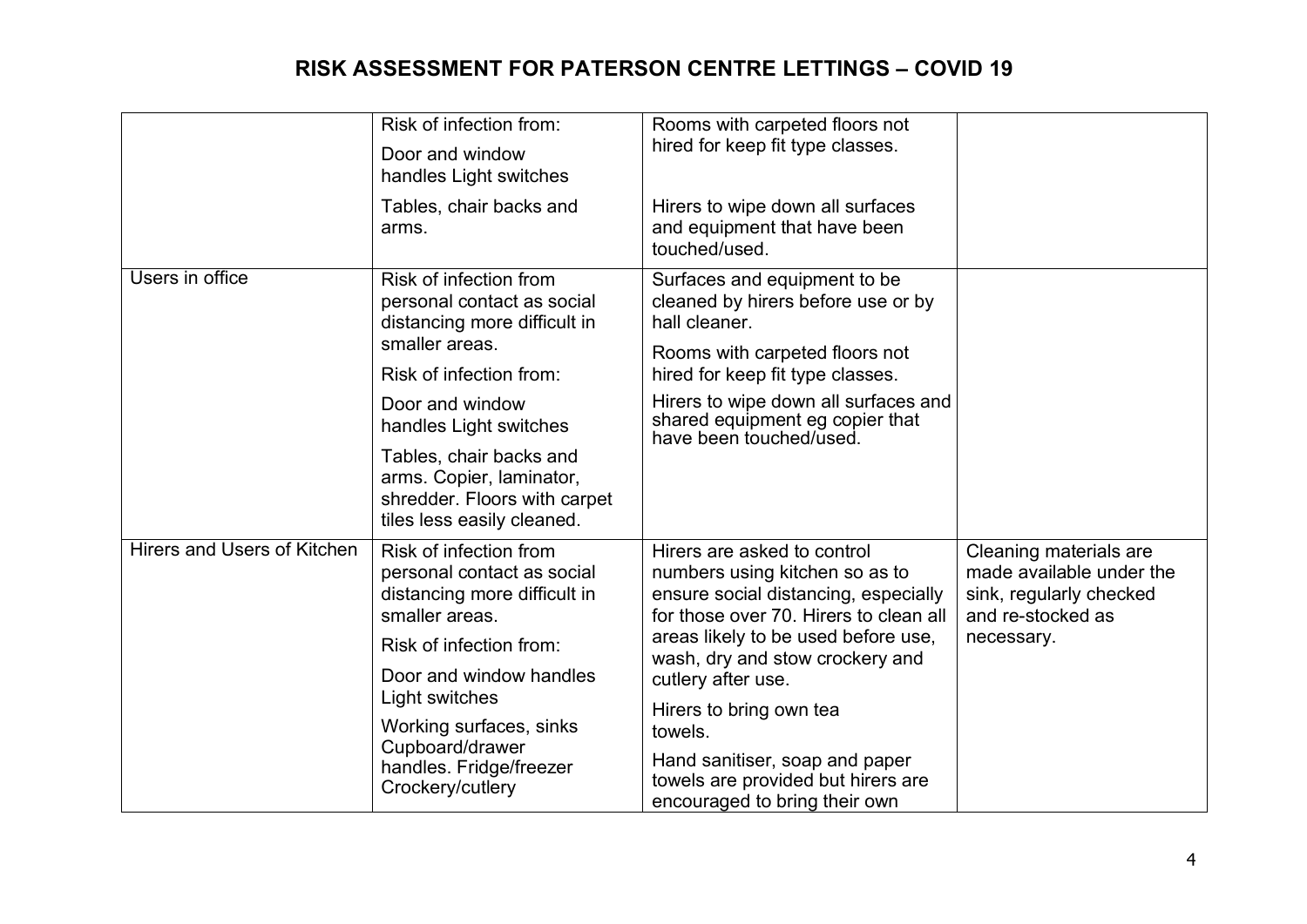|                                                                          | Kettle/hot water boiler                                                                                                       | food and drink for the time being.                                                                                                                                                                  |                                                                                                                                                                   |
|--------------------------------------------------------------------------|-------------------------------------------------------------------------------------------------------------------------------|-----------------------------------------------------------------------------------------------------------------------------------------------------------------------------------------------------|-------------------------------------------------------------------------------------------------------------------------------------------------------------------|
|                                                                          | Cooker/Microwave                                                                                                              |                                                                                                                                                                                                     |                                                                                                                                                                   |
| <b>Hirers and Users - Store</b><br>cupboards                             | Risk of infection from<br>personal contact as social<br>distancing impossible.                                                | Only users with dedicated<br>storage cupboards may have<br>access. Hirer must limit contact<br>and ensure external cleaning<br>after use.                                                           |                                                                                                                                                                   |
|                                                                          | Risk of infection from door<br>handles, light switch                                                                          | If there is unplanned use of eg<br>cleaning gear cupboards, hirer<br>must clean handles and any<br>tools used.                                                                                      |                                                                                                                                                                   |
| Hirers and<br>Users - Storage<br>Rooms (for<br>furniture &<br>equipment) | Risk of infection from<br>personal contact as social<br>distancing more difficult in<br>smaller areas                         | Hirer to control accessing and<br>stowing equipment to encourage<br>social distancing.                                                                                                              |                                                                                                                                                                   |
|                                                                          | Risk of infection from:<br>Door handles in use.<br>Equipment needing to be<br>moved not normally in use                       | Hirer to clean equipment after<br>use and clean handles etc                                                                                                                                         |                                                                                                                                                                   |
| Hirers and Users - Indoor<br><b>Toilets</b>                              | Risk of infection from<br>personal contact as social<br>distancing more difficult in<br>smaller areas, potential for<br>queue | Management may limit the number<br>of toilets available to suit particular<br>hire group.<br>Hirer to control numbers accessing<br>toilets at one time, with attention to<br>more vulnerable users. | Management will ensure<br>soap, paper towels,<br>tissues and toilet paper<br>are regularly replenished.<br>Spare supplies are<br>generally under kitchen<br>sink. |